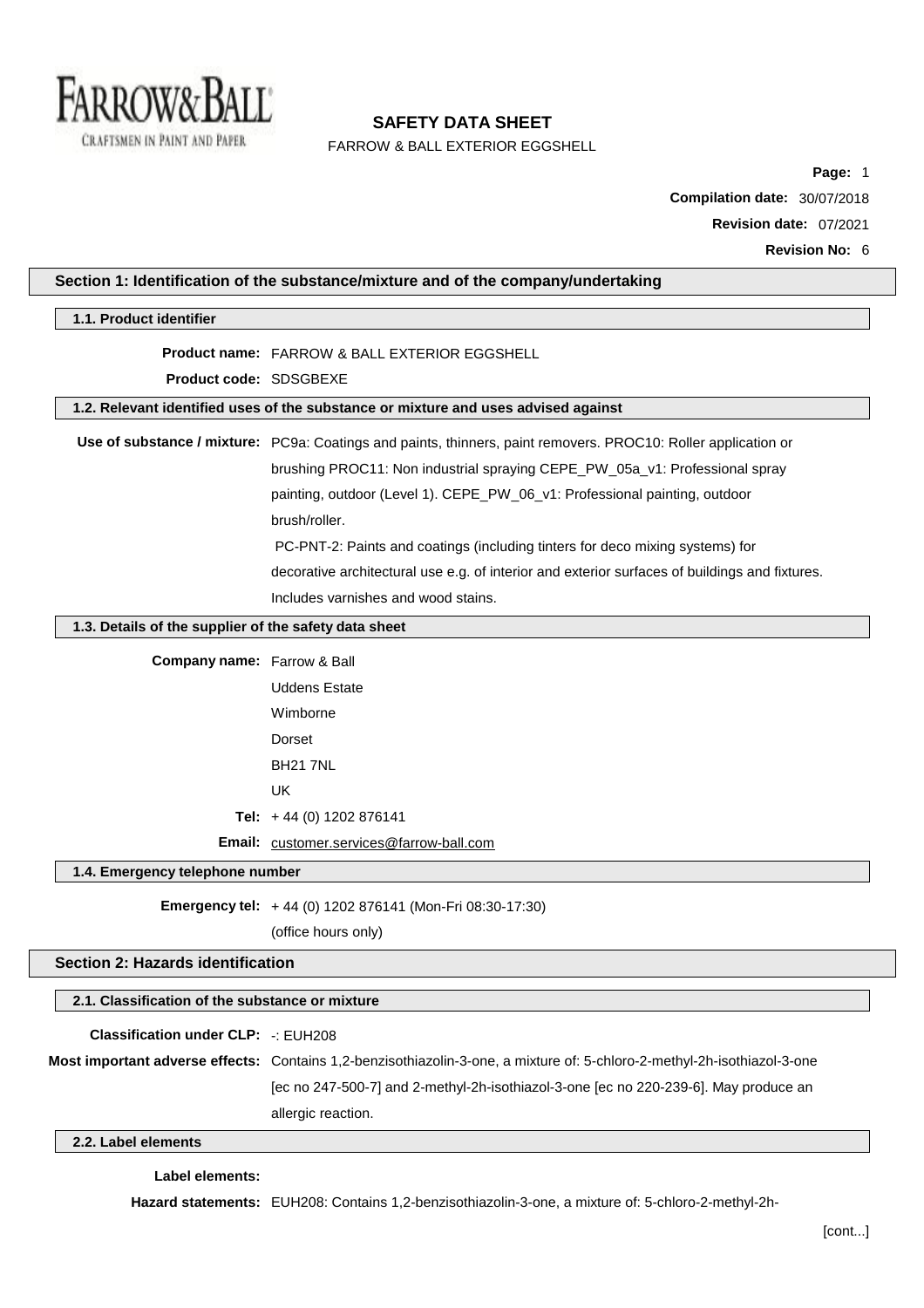# FARROW & BALL EXTERIOR EGGSHELL

**Page:** 2

isothiazol-3-one [ec no 247-500-7] and 2-methyl-2h-isothiazol-3-one [ec no 220-239-6]. May produce an allergic reaction. **Precautionary statements:** P101: If medical advice is needed, have product container or label at hand. P102: Keep out of reach of children. P103: Read label before use.

**2.3. Other hazards**

**Other hazards:** Not applicable.

**PBT:** This product is not identified as a PBT/vPvB substance.

## **Section 3: Composition/information on ingredients**

**3.2. Mixtures**

## **Hazardous ingredients:**

TITANIUM DIOXIDE - REACH registered number(s): 01-2119489379-17-0000

| <b>EINECS</b> | CAS        | PBT/WEL                                                 | <b>CLP Classification</b> | Percent |
|---------------|------------|---------------------------------------------------------|---------------------------|---------|
| 236-675-5     | 13463-67-7 | Substance with a Community<br>workplace exposure limit. |                           | 10-30%  |

# KAOLINITE: AL2SI2O5(OH)4

| 310-194-1        | 1332-58-7 | Substance with a Community<br>workplace exposure limit. | $3-10%$  |
|------------------|-----------|---------------------------------------------------------|----------|
| <b>KAOLINITE</b> |           |                                                         |          |
| 215-286-4        | 1318-74-7 | Substance with a Community<br>workplace exposure limit. | $1 - 3%$ |

**Contains:** The data quoted is for an untinted white base.

# **Section 4: First aid measures**

**4.1. Description of first aid measures**

**Skin contact:** Wash immediately with plenty of soap and water.

**Eye contact:** Bathe the eye with running water for 15 minutes.

**Ingestion:** Wash out mouth with water.

**Inhalation:** Not applicable.

# **4.2. Most important symptoms and effects, both acute and delayed**

**Skin contact:** There may be mild irritation at the site of contact.

**Eye contact:** There may be irritation and redness.

**Ingestion:** There may be irritation of the throat.

**Inhalation:** No symptoms.

**Delayed / immediate effects:** No data available.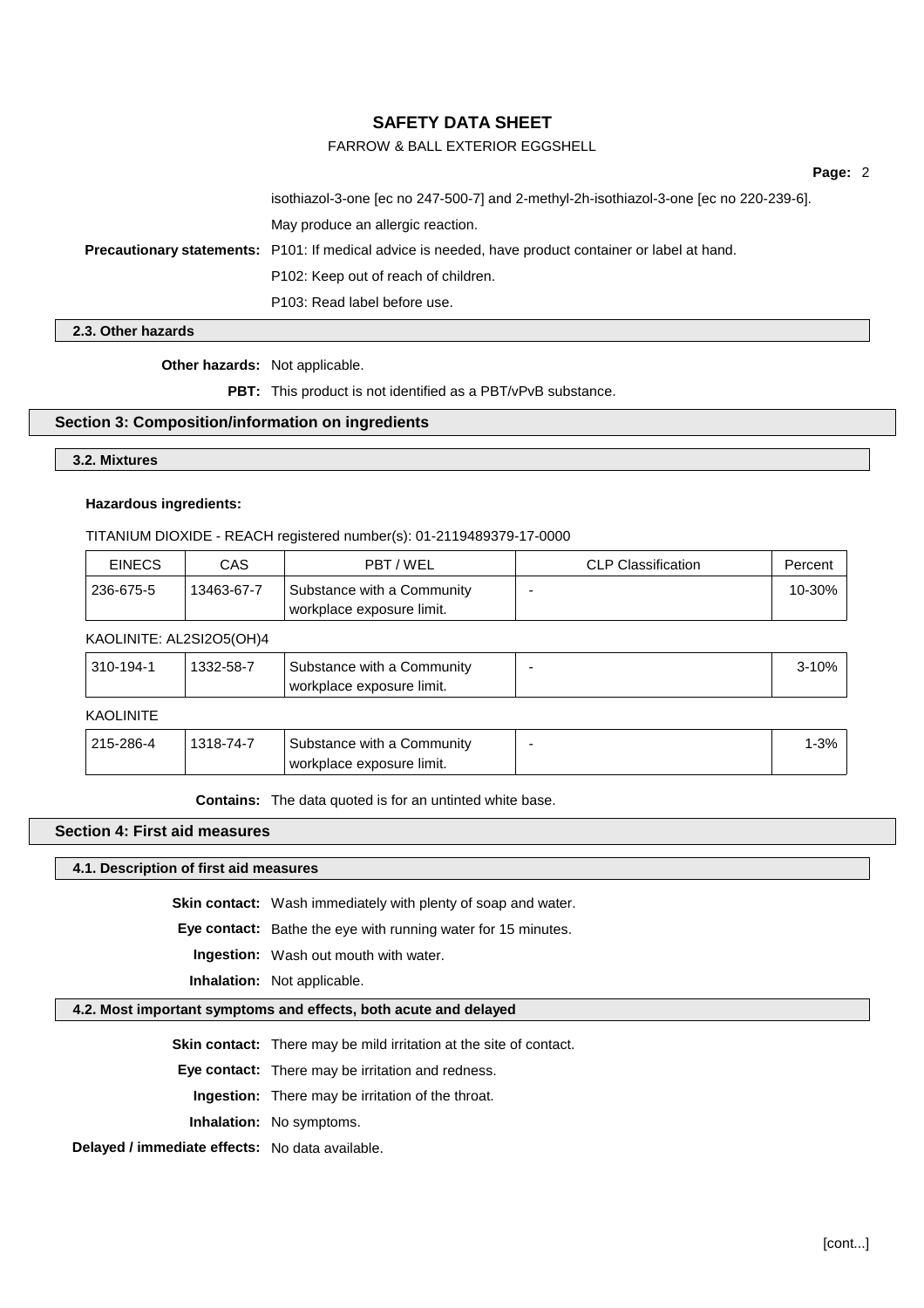# FARROW & BALL EXTERIOR EGGSHELL

### **4.3. Indication of any immediate medical attention and special treatment needed**

**Immediate / special treatment:** Not applicable.

# **Section 5: Fire-fighting measures**

#### **5.1. Extinguishing media**

**Extinguishing media:** Suitable extinguishing media for the surrounding fire should be used. Use water spray

to cool containers.

### **5.2. Special hazards arising from the substance or mixture**

**Exposure hazards:** Not applicable.

### **5.3. Advice for fire-fighters**

**Advice for fire-fighters:** Wear self-contained breathing apparatus. Wear protective clothing to prevent contact

with skin and eyes.

## **Section 6: Accidental release measures**

## **6.1. Personal precautions, protective equipment and emergency procedures**

**Personal precautions:** Refer to section 8 of SDS for personal protection details. Turn leaking containers leakside up to prevent the escape of liquid. Mark out the contaminated area with signs and prevent access to unauthorised personnel.

#### **6.2. Environmental precautions**

**Environmental precautions:** Do not discharge into drains or rivers. Contain the spillage using bunding.

## **6.3. Methods and material for containment and cleaning up**

**Clean-up procedures:** Absorb into dry earth or sand. Transfer to a closable, labelled salvage container for disposal by an appropriate method.

### **6.4. Reference to other sections**

**Reference to other sections:** Refer to section 8 of SDS.

## **Section 7: Handling and storage**

### **7.1. Precautions for safe handling**

**Handling requirements:** Do not use or store this product by hanging the container on a hook. Ensure good ventilation during application and drying. Do not get in eyes, on skin, or on clothing. See Section 8 for personal protection.

## **7.2. Conditions for safe storage, including any incompatibilities**

**Storage conditions:** Store in a cool, well ventilated area. Keep container tightly closed. The floor of the storage room must be impermeable to prevent the escape of liquids.

**Suitable packaging:** Not applicable.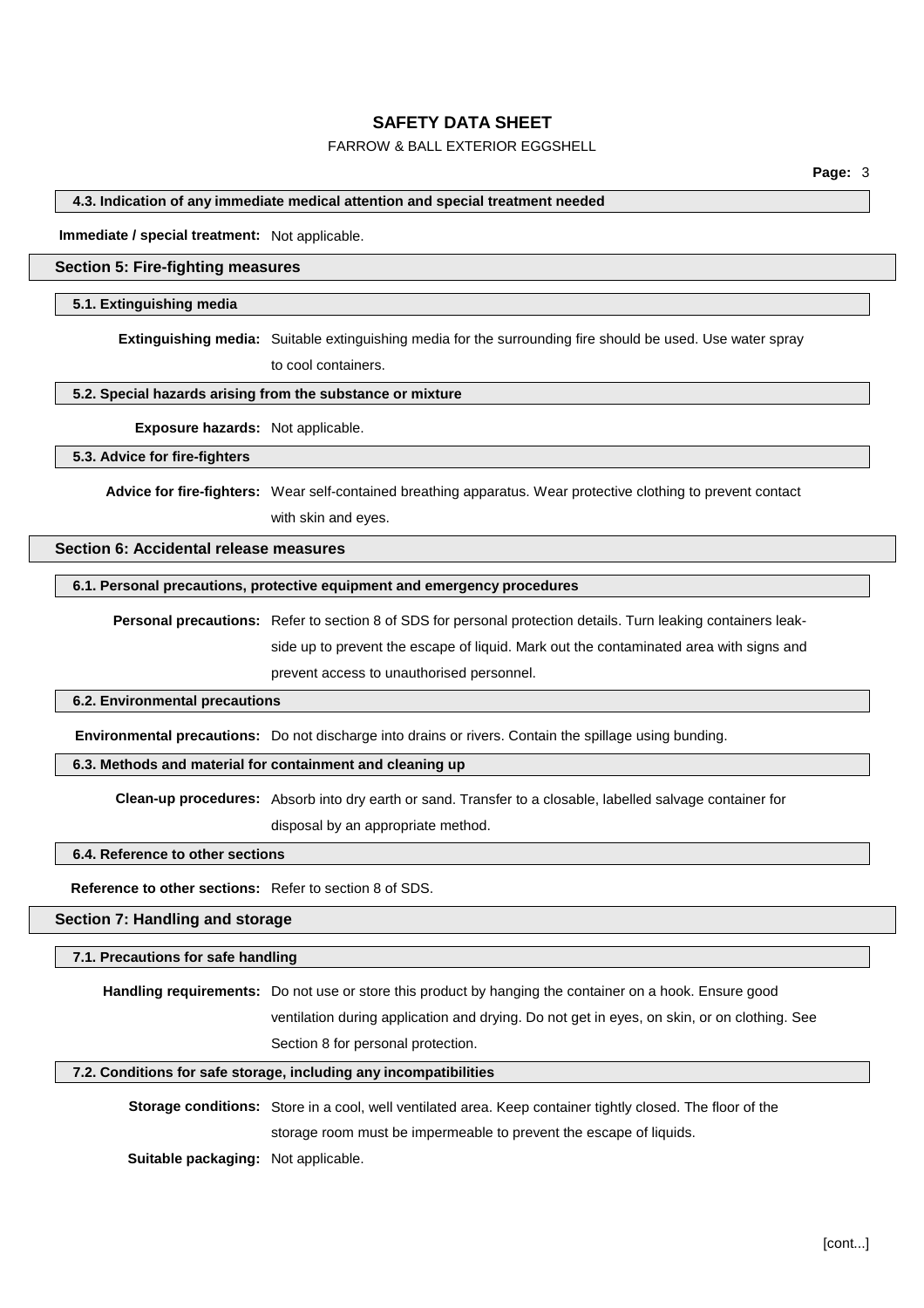# FARROW & BALL EXTERIOR EGGSHELL

**Page:** 4

## **7.3. Specific end use(s)**

**Specific end use(s):** No data available.

# **Section 8: Exposure controls/personal protection**

## **8.1. Control parameters**

**Workplace exposure limits:** No data available.

**DNEL/PNEC Values**

**DNEL / PNEC** No data available.

**8.2. Exposure controls**

| <b>Engineering measures:</b> The floor of the storage room must be impermeable to prevent the escape of liquids. |
|------------------------------------------------------------------------------------------------------------------|
| $CEPE_PW_05a_V1: 30\% =$ general room ventilation (e.g. open windows).                                           |
| CEPE_PW_06_v1: $30\%$ = general room ventilation (e.g. open windows).                                            |
| Respiratory protection: Respiratory protection not required. CEPE_PW_05a_v1: Not Required.                       |
| CEPE PW 06 v1: Not Required.                                                                                     |
| <b>Hand protection:</b> Protective gloves. Nitrile rubber. (EN 374).                                             |
| Eye protection: Safety glasses. (EN 166).                                                                        |
| Skin protection: Protective clothing.                                                                            |
| <b>Environmental:</b> Prevent from entering in public sewers or the immediate environment.                       |

# **Section 9: Physical and chemical properties**

## **9.1. Information on basic physical and chemical properties**

|                                                         | <b>State: Emulsion</b>                           |                                                  |                                  |
|---------------------------------------------------------|--------------------------------------------------|--------------------------------------------------|----------------------------------|
|                                                         | <b>Colour:</b> Various                           |                                                  |                                  |
|                                                         | <b>Odour:</b> Barely perceptible odour           |                                                  |                                  |
| <b>Evaporation rate: Slow</b>                           |                                                  |                                                  |                                  |
|                                                         | <b>Oxidising:</b> Non-oxidising (by EC criteria) |                                                  |                                  |
| <b>Solubility in water: Miscible</b>                    |                                                  |                                                  |                                  |
| <b>Boiling point/range °C: 100</b>                      |                                                  | <b>Melting point/range°C:</b> No data available. |                                  |
| <b>Flammability limits %: lower:</b> No data available. |                                                  |                                                  | <b>upper:</b> No data available. |
| <b>Flash point °C:</b> $>100$                           |                                                  | Part.coeff. n-octanol/water: No data available.  |                                  |
| Autoflammability <sup>°</sup> C: No data available.     |                                                  | Vapour pressure: No data available.              |                                  |
| <b>Relative density:</b> $1.2 - 1.4$ g/cc               |                                                  |                                                  | $pH: 8.0 - 8.5$                  |
|                                                         | <b>VOC g/l:</b> 2 g/l d (130 g/l)                |                                                  |                                  |

**9.2. Other information**

**Other information:** Not applicable.

**Section 10: Stability and reactivity**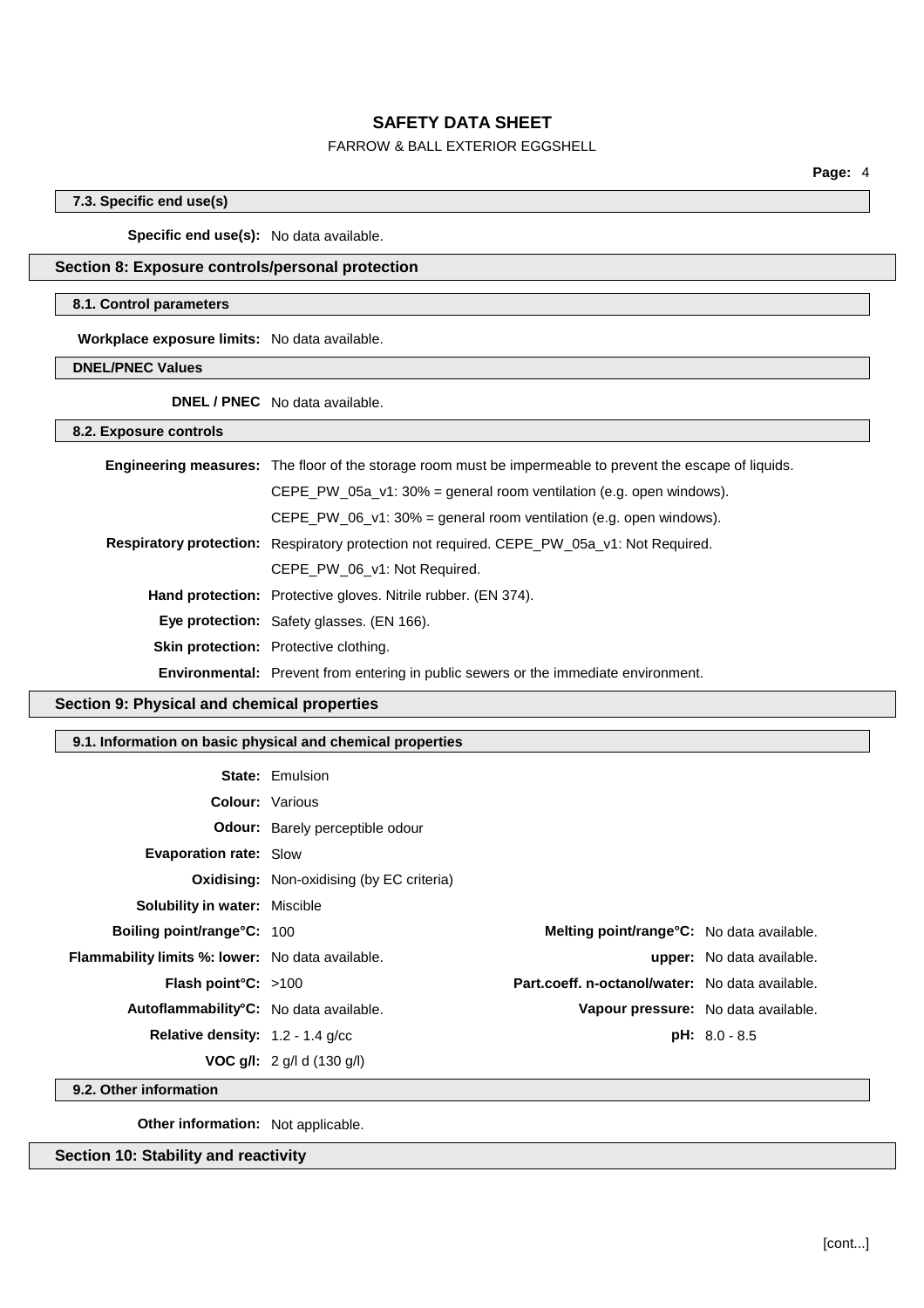# FARROW & BALL EXTERIOR EGGSHELL

# **10.1. Reactivity**

### **Reactivity:** Stable under recommended transport or storage conditions.

# **10.2. Chemical stability**

**Chemical stability:** Stable under normal conditions.

# **10.3. Possibility of hazardous reactions**

**Hazardous reactions:** Hazardous reactions will not occur under normal transport or storage conditions.

Decomposition may occur on exposure to conditions or materials listed below.

**10.4. Conditions to avoid**

**Conditions to avoid:** Heat.

**10.5. Incompatible materials**

**Materials to avoid:** Strong oxidising agents. Strong acids.

**10.6. Hazardous decomposition products**

**Haz. decomp. products:** No data available.

# **Section 11: Toxicological information**

**11.1. Information on toxicological effects**

**Toxicity values:** No data available.

### **Symptoms / routes of exposure**

**Skin contact:** There may be mild irritation at the site of contact.

**Eye contact:** There may be irritation and redness.

**Ingestion:** There may be irritation of the throat.

**Inhalation:** No symptoms.

**Delayed / immediate effects:** No data available.

**Other information:** Not applicable.

### **Section 12: Ecological information**

**12.1. Toxicity**

**Ecotoxicity values:** No data available.

## **12.2. Persistence and degradability**

**Persistence and degradability:** Not biodegradable.

**12.3. Bioaccumulative potential**

**Bioaccumulative potential:** Bioaccumulation potential.

**12.4. Mobility in soil**

**Mobility:** Readily absorbed into soil.